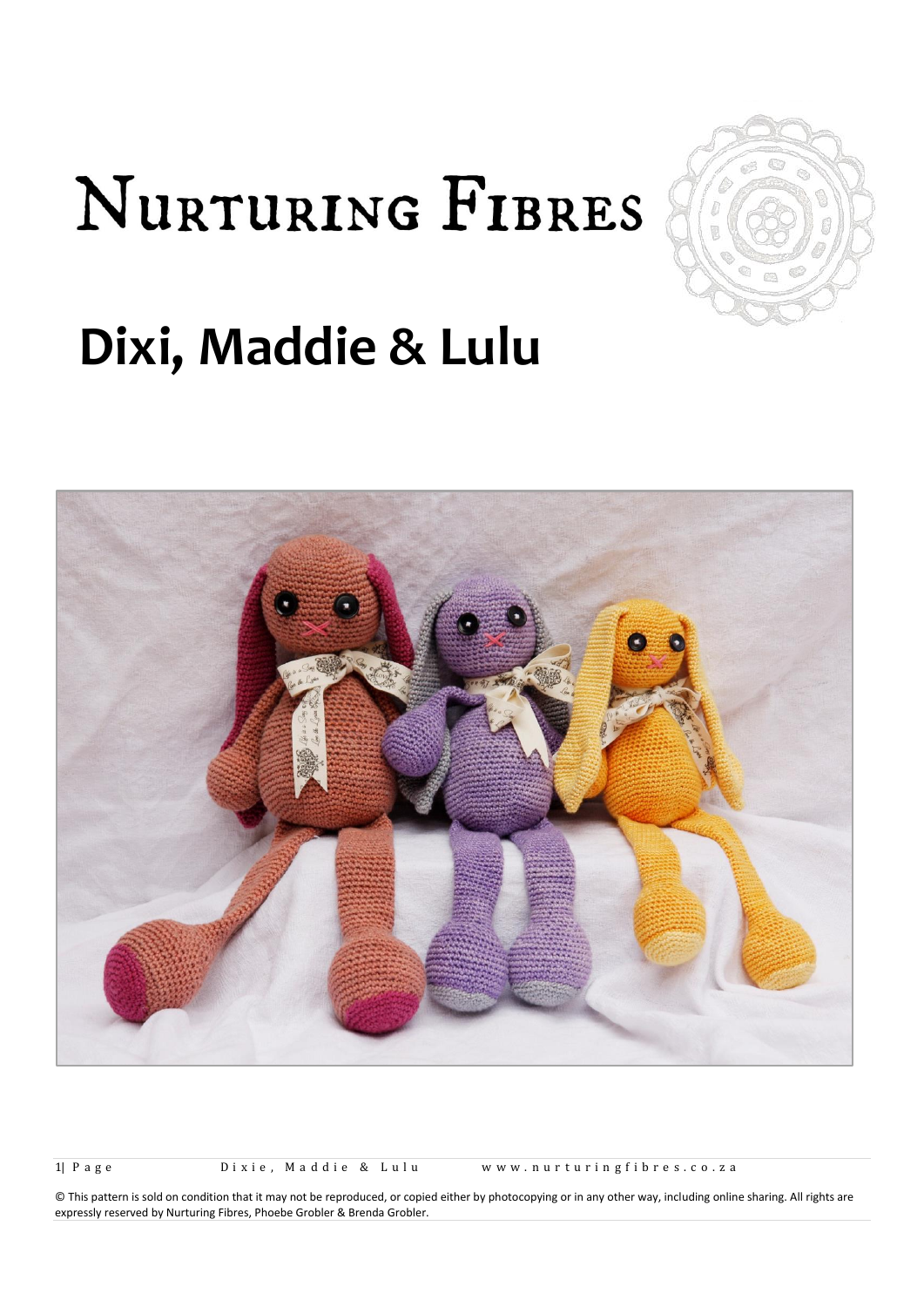### **Dixie, Maddie & Lulu**

**designed and crocheted for Nurturing Fibres by Brenda Grobler & Phoebe Grobler**



**Pattern difficulty:** Easy - Moderate

#### **Abbreviations:**

beg – beg/inning ch – chain dc – double crochet rep – repeat sk – skip RS – right side

**Dixie: Size:** Approx. 46cm

#### **Requirements:**

*Main Colour:* Nurturing Fibres Eco-Cotton 3 balls of 125m/50g in WineBarrel *Contrasting Colour:*

Nurturing Fibres Eco-Cotton 1 ball of 125m/50g in Bordeaux 3.50mm hook Tapestry needle 2x 20mm buttons Stuffing Ribbon Oddments of yarn to embroider the nose



**Gauge:**  19 sts x 11 rows = 10x10cm using a 3.75mm hook working in main patt

**Maddie: Size:** Approx. 40cm

#### **Requirements:**

*Main Colour:* Nurturing Fibres Eco-Fusion 3 balls of 125m/50g in Lavender *Contrasting Colour:* Nurturing Fibres Eco-Fusion 1 ball of 125m/50g in Anvil 3.00mm hook Tapestry needle 2x 18mm buttons Stuffing Ribbon Oddments of yarn to embroider the nose



**IMPORTANT! Pattern Notes:**

- Pattern is written in UK terminology
- No slipstitches are used at the end of rounds. Work in a spiral and use a stitch marker to mark the first stitch of each round.
- If safety is a concern, replace the buttons with safety eyes

**Lulu: Size:** Approx. 34cm

#### **Requirements:**

*Main Colour:* Nurturing Fibres Eco-Bamboo 3 balls of 125m/50g in Sunglow *Contrasting Colour:* Nurturing Fibres Eco-Fusion 1 ball of 125m/50g in Bessy 2.50mm hook Tapestry needle 2x 15mm buttons Stuffing Ribbon Oddments of yarn to embroider the nose

2| P a g e D i x i e , M a d d i e & L u l u w w w . n u r t u r i n g f i b r e s . c o . z a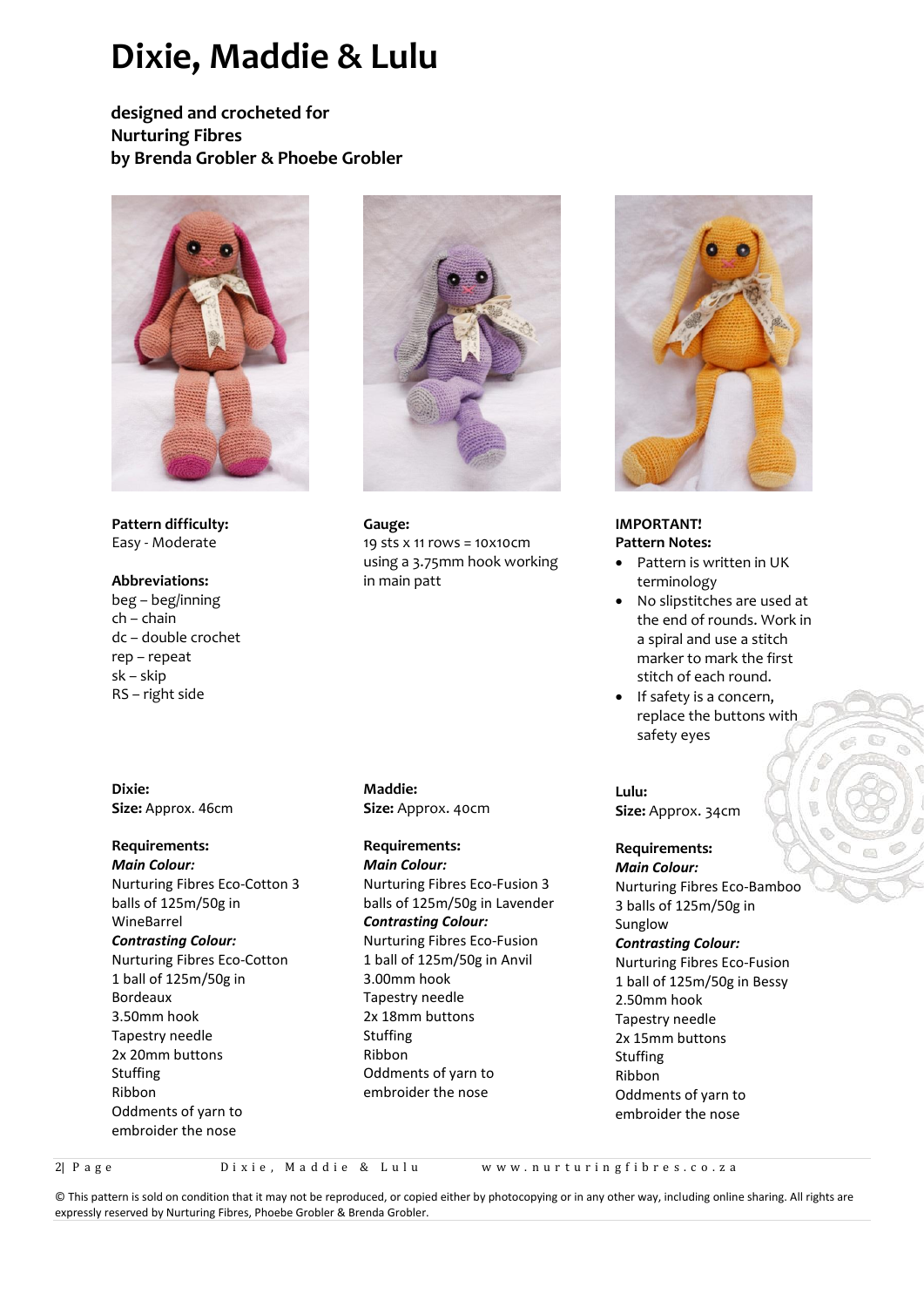**Instructions:** *(IMPORTANT: read the pattern notes before continuing)*

#### **Use the colour & hook as stipulated for each bunny.**

#### **Body: (work in main colour)**

Make a magic circle OR ch 2 and work all the stitches of the first round in the 2nd ch from the hook.

**Round 1: (RS)** Ch1 (doesn't count as st), 6dc in circle. (6dc) **Round 2:** 2dc in each st around. (12dc) **Round 3:** \*1dc in next st, 2dc in next st\*, rep from \* around. (18dc) **Round 4:** \*1dc in next 2 sts, 2dc in next st\*, rep from \* around. (24dc) **Round 5:** \*1dc in next 3 sts, 2dc in next st\*, rep from \* around. (30dc) **Round 6:** \*1dc in next 4 sts, 2dc in next st\*, rep from \* around. (36dc) **Round 7:** 1dc in each st around. (36dc) **Round 8:**\*1dc in next 5 sts, 2dc in next st\*, rep from \* around. (42dc) **Round 9:** \*1dc in next 6 sts, 2dc in next st\*, rep from \* around. (48dc) **Round 10:** \*1dc in next 7 sts, 2dc in next st\*, rep from \* around. (54dc) **Round 11 – 12:** 1dc in each st around. (54dc) **Round 13:** \*1dc in next 8 sts, 2dc in next st\*, rep from \* around. (60dc) **Round 14 – 17:** 1dc in each

st around. (60dc) **Round 18:** \*1dc in the next 13 sts, 2dctog\*, rep from \* around. (56dc) **Round 19 - 20:** 1dc in each st around. (56dc) **Round 21:** \*1dc in the next 12 sts, 2dctog\*, rep from \* all around. (52dc) **Round 22 - 23:** 1dc in each st around. (52dc) **Round 24:** \*1dc in the next 11 sts, 2dctog\*, rep from \* all around. (48dc) **Round 25 - 26:** 1dc in each st around. (48dc) **Round 27:** \*1dc in the next 6 sts, 2dctog\*, rep from \* all around. (42dc) **Round 28:** 1dc in each st around. (42dc) **Round 29:** \*1dc in the next 5 sts, 2dctog\*, rep from \* all around. (36dc) **Round 30 – 31:** 1dc in each st around. (36dc) **Round 32:** \*1dc in the next 4 sts, 2dctog\*, rep from \* all around. (30dc) **Round 33:** 1dc in each st around. (30dc) **Round 34:** \*1dc in the next 3 sts, 2dctog\*, rep from \* all around. (24dc) **Round 35 - 36:** 1dc in each st around. (24dc) **Round 37:** \*1dc in the next 2 sts, 2dctog\*, rep from \* all around. (18dc) **Round 38:** 1dc in each st around. (18dc) **Round 39:** \*1dc in the next st, 2dctog\*, rep from \* all around. (12dc)

Fasten off, leaving a long tail and fill with stuffing (not too tight, it should be squishy).

#### **Head: (work in main colour)**

Work as for body from round  $1 - 4$ . **Round 5:** 1dc in each st around. (24dc) **Round 6:** \*1dc in next 3 sts, 2dc in next st\*, rep from \* around. (30dc) **Round 7:** \*1dc in next 4 sts, 2dc in next st\*, rep from \* around. (36dc) **Round 8:**\*1dc in next 5 sts, 2dc in next st\*, rep from \* around. (42dc) **Round 9:** 1dc in each st around. (42dc) **Round 10:** \*1dc in next 6 sts, 2dc in next st\*, rep from \* around. (48dc) **Round 11 – 14:** 1dc in each st around. (48dc) **Round 15:** \*1dc in next 11 sts, 2dc in next st\*, rep from \* around. (52dc) **Round 16 - 17:** 1dc in each st around. (52dc) **Round 18:** \*1dc in the next 11 sts, 2dctog\*, rep from \* all around. (48dc) **Round 19:** \*1dc in the next 10 sts, 2dctog\*, rep from \* all around. (44dc) **Round 20 - 21:** 1dc in each st around. (44dc) **Round 22:** \*1dc in the next 9 sts, 2dctog\*, rep from \* all around. (40dc) **Round 23:** 1dc in each st around. (40dc) **Round 24:** \*1dc in the next 6 sts, 2dctog\*, rep from \* all around. (35dc) **Round 25:** 1dc in each st around. (35dc) **Round 26:** \*1dc in the next 5 sts, 2dctog\*, rep from \* all around. (30dc) **Round 27:** \*1dc in the next

3| P a g e D i x i e , M a d d i e & L u l u w w w . n u r t u r i n g f i b r e s . c o . z a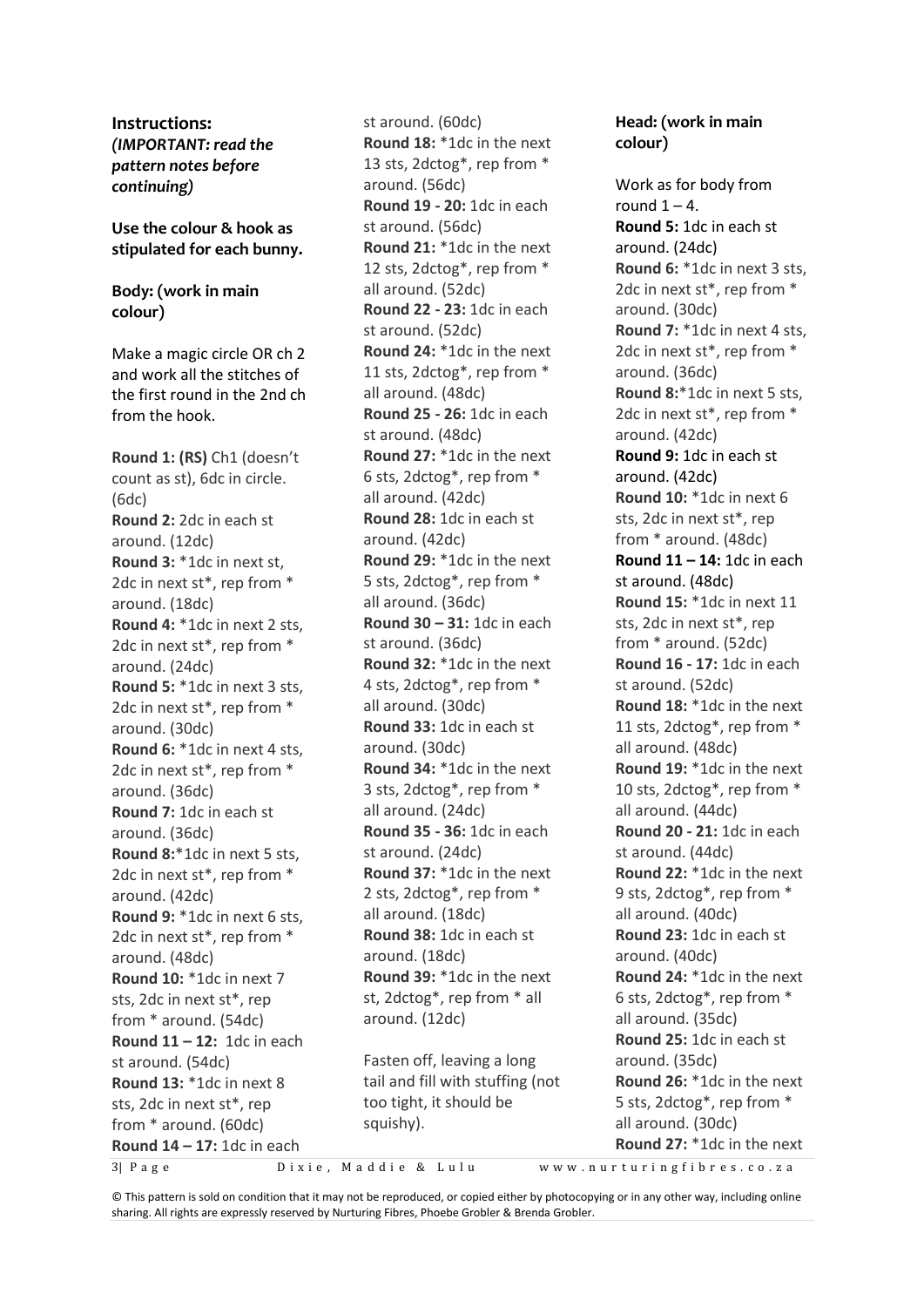4 sts, 2dctog\*, rep from \* all around. (25dc) **Round 28:** \*1dc in the next 3 sts, 2dctog\*, rep from \* all around. (20dc) **Round 29:** \*1dc in the next 2 sts, 2dctog\*, rep from \* all around. (15dc) **Round 30:** \*1dc in the next st, 2dctog\*, rep from \* all around. (10dc)

Fasten off, leaving a long tail. Add more stuffing if necessary. Weave the tail through the remaining stitches and pull close.

#### **Legs: (make 2) (work in main colour)**

Make a magic circle OR ch 2 and work all the stitches from the first round in the 2nd ch from the hook.

**Round 1: (RS)** Ch1 (doesn't count as st), 6dc in circle. (6dc) **Round 2:** Work 2dc in each st around. (12dc) **Round 3:** \*1dc in next st, 2dc in next st\*, rep from \* all around. (18dc) **Round 4:** \*1dc in next 2 sts, 2dc in next st\*, rep from \* all around. (24dc) **Round 5:** \*1dc in next 3 sts, 2dc in next st\*, rep from \* all around. (30dc) **Round 6:** \*1dc in next 4 sts, 2dc in next st\*, rep from \* all around. (36dc) **Round 7 – 8:** Work 1dc in each st around. (36dc) **Round 9:** \*1dc in next 8 sts, 2dc in next st, rep from \* all around. (40dc) **Round 10 - 14:** 1dc in each st around. (40dc)

**Round 15:** \*1dc in the next 8 sts, 2dctog\*, rep from \* all around. (36dc) **Round 16:** 1dc in each st around. (36dc) **Round 17:** \*1dc in the next 4 sts, 2dctog\*, rep from \* all around. (30dc) **Round 18: \***1dc in the next 3 sts, 2dctog\*, rep from\* all around. (24 dc) **Round 19:** \*1dc in the next 2 sts, 2dctog\*, rep from \* all around. (18dc) **Round 20 - 55:** 1dc in each dc around. (18dc)

Fasten off, leaving a long tail. Fill only the feet with stuffing. (Not too tight, it should be squishy.)

#### **Arms: (make 2) (work in main colour)**

Work as for feet & legs from round  $1 - 5$ . **Round 6:** Work 1dc in each st around. (30dc) **Round 7:** \*1dc in the next 9 sts, 2dc in the next st\*, rep from \* all around. (33dc) **Round 8 – 9:** Work 1dc in each st around. (33dc) **Round 10:** \*1dc in the next 9 sts, 2dctog\*, rep from \* all around. (30dc) **Round 11:** Work 1 dc in each st around. (30dc) **Round 12:** (1dc in the next 4 sts, 2dctog), twice, (1dc in the next 3 sts, 2dctog) twice, 1dc in the next 4 sts, (2dctog) twice. (24dc) **Round 13:** 1dc in the next 3 sts, 2dctog, 1dc in the next 4 sts, 2dctog, 1dc in the next 3 sts, (2dctog) twice, 1dc in the next st, 2dctog, 1dc in the next 3 sts. (19dc)

**Round 14 – 33:** 1dc in each dc around. (19dc) Fasten off, leaving a long tail. Fill only the hands with stuffing (not too tight, it should be squishy)

#### **Ears: (make 2) (work in contrasting colour)**

Make a magic circle OR ch 2 and work all the stitches from the first round in the 2nd ch from the hook**.**

**Round 1:** Ch1 (doesn't count as st) 6dc in circle. (6dc) **Round 2:** Work 1dc in each st around. (6dc) **Round 3:** \*1dc in next dc, 2dc in next dc\*, rep from \* all around. (9dc) **Round 4:** Work 1dc in each st around. (9dc) **Round 5:** \*1dc in next st, 2dc in next st\*, rep from \* all around to last st, 1dc in last st. (13dc) **Round 6:** (1dc in next 5 sts, 2dc in next st) twice, 1dc in last st. (15dc) **Round 7:** \*1dc in next 2 sts, 2dc in next st\*, rep from \* all around (20dc) **Round 8:** Work 1dc in each st around. (20dc) **Round 9:** \*1dc in the next 3 sts, 2dc in next st\*, rep from \* all around. (25dc) **Round 10:** \*1dc in the next 4 sts, 2dc in next st\*, rep from \* all around. (30dc) **Round 11 – 14:** Work 1dc in each st around. (30dc) **Round 15:** \*1dc in next 4 sts, 2dctog\*, rep from \* all around. (25dc) **Round 14 – 15:** Work 1dc in each st around. (25dc)

4| P a g e D i x i e , M a d d i e & L u l u w w w . n u r t u r i n g f i b r e s . c o . z a